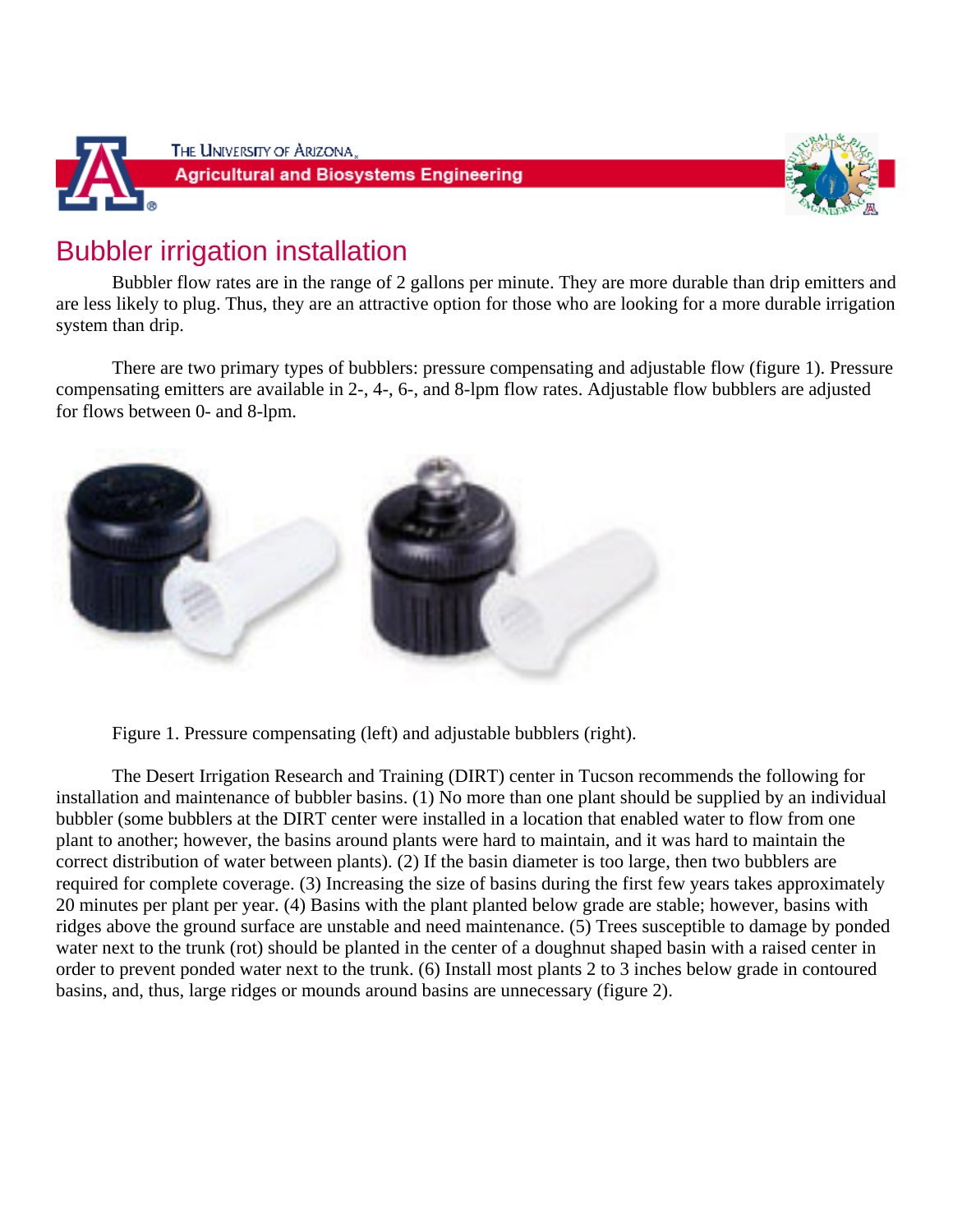

Figure 2. Contoured basins for bubbler system.

One of the problems with installation of sprinklers and bubblers on solid pipe is that people kick and crack the riser pipe or lateral pipe in the ground. Because of the threat of pedestrians at the site kicking the risers, the first bubblers installed at the DIRT center were mounted on rigid Schedule 80 PVC pipe with triple swing joints connecting the pipe to the PVC lateral. This installation was time consuming and adjustment of bubbler height and location was difficult once the pipe was glued into place. The DIRT center developed an easy and inexpensive method of installing bubblers that is both durable and resistant to breakage: flexible PVC connects the bubbler to the lateral pipe. The flexible PVC is a much easier installation than the triple swing joint approach: two quick glue fittings are connected rather than 4 screwed connections on the triple swing joint, and the flexible PVC tube can be extended to any point in the landscape with ease. Flexible PVC tube is resistant to breakage because it bends when struck, and it has a thick wall that resists deformation or puncturing of tube walls.

Figure 3 shows the bubbler installation method. First, glue flexible PVC (1/2 inch diameter black tubing from Ag Products) into a 1x1x1/2 TEE. Second, glue a ½ inch (12 mm) male adapter to the flexible PVC. Third, screw the bubbler onto the male adapter.



Figure 3. Bubbler fittings.